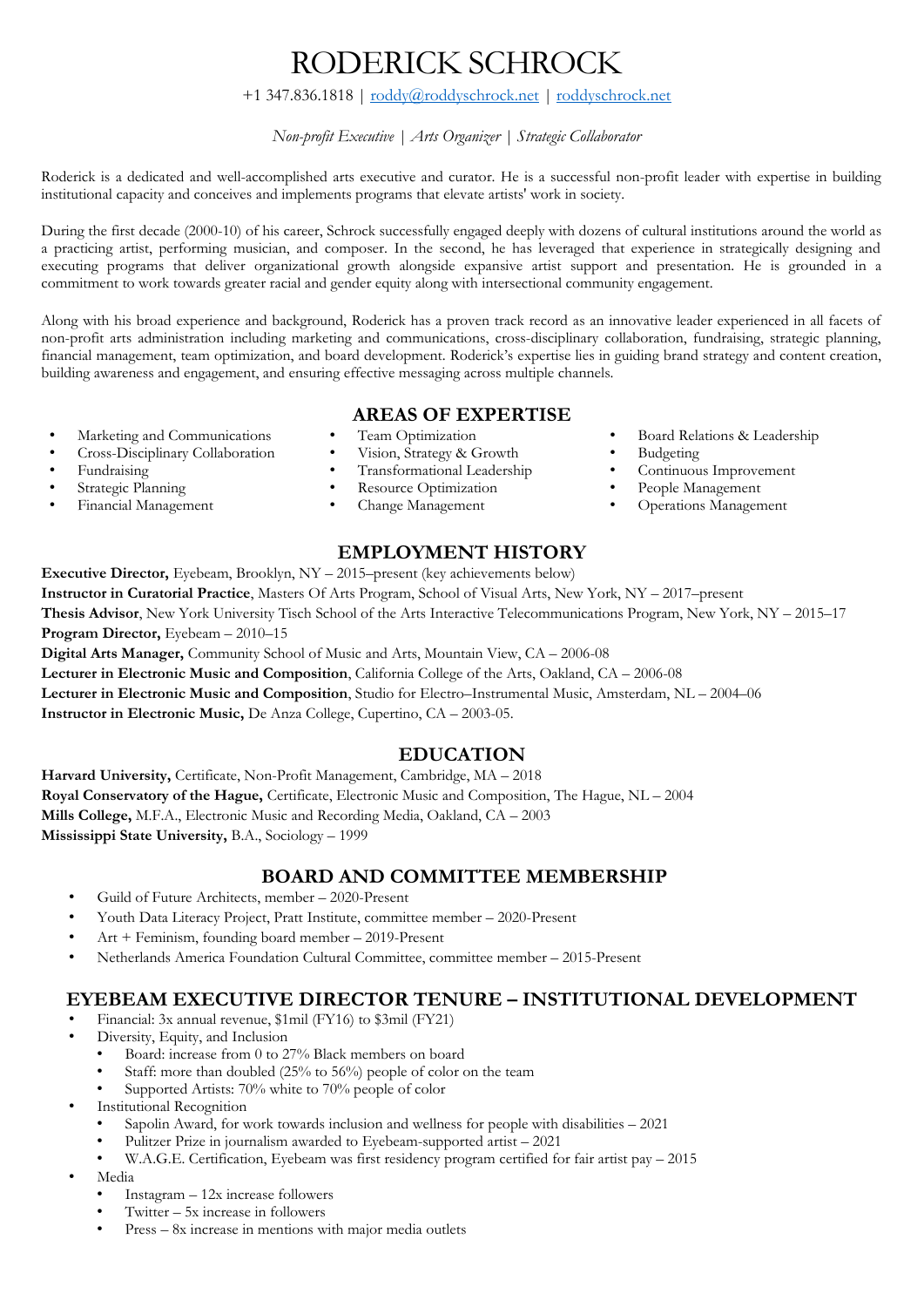- Programmatic Initiatives
	- Fractal Fellowships: expanded, digital-first artist support program 2021-24
	- Rapid Response for a Better Digital Future: responsive and innovative artist support program with multi-day festival 2020
	- Refiguring the Future: partnership with NetGain Consortium, symposium and exhibition of over 35 artists 2019
	- Eyebeam Center for the Future of Journalism: artists partnered with journalists, published in major media outlets 2017 present
	- Artists-In-Conversation: public conversations incl. American Artist, Joan Jonas, McKenzie Wark, LaJuné McMillian, Trevor Paglen – 2015-19
- Corporate + Non-Profit Partnerships
	- 370J Project (NYU), tool access partner 2021-24
	- Center for Artistic Activism, artist training partner 2021-22
	- Momus, arts writing partner 2021-22
	- POWRPLNT, youth education partner, Brooklyn, NY 2021
	- New York Live Arts, performance partner, New York, NY 2021
	- Leslie-Lohman Museum, fellows community partner, New York, NY 2020-present
	- RLab + NYC Economic Development Corp, arts partner, Brooklyn, NY 2019-20
	- Cycling '74, youth education tech. partner, San Francisco 2019-present
	- 92Y Genius Festival, arts partner, New York, NY 2019
	- The City, New Yorker, New York Review, Atlantic, BuzzFeed News, media partners 2018-present
	- The Laundromat Project, fellows community partner, New York, NY 2018-present
	- Howard Hughes Development, arts partner, New York, NY 2017
	- NASDAQ Entrepreneurial Center, arts partner, San Francisco, CA 2015-16
	- Davis Wright Tremaine, pro bono legal partner 2015-present

### **NOTABLE INDEPENDENT INITIATIVES**

- Bloomberg x Hyundai Art+Technology global series, host, video dialogue with artists and tech pioneers about space, experimental cinema and bio-art – 2022
- Informer, podcast, conversations with artists, thinkers, and technologists Kate Crawford, Stephanie Dinkins, Lynn Hershman Leeson, Jesse Darling, Gonzalo Casals – 2021–present
- A Becoming Resemblance, curator, Heather Dewey-Hagborg, Fridman Gallery, New York, NY 2017
- Eyebeam In Objects, curator, group show, Upfor Gallery, Portland, OR 2015
- Queer Art and Technology Group, co-facilitator, artists, curators, and writers exploring queer life while working in art and technology – 2014-17

## **SPEAKING AND WRITING ENGAGEMENTS**

- Panelist, "Board Leadership in Shifting Landscapes," NYC Department of Cultural Affairs 2020
- Moderator, "Practitioners of the Future," A Blade of Grass 2020
- Panelist, "Symposium On Youth Arts Standards," New York State Council on the Arts, 2019
- Confessions of a Failed Artist, commissioned essay for The Creative Independent 2019
- A Becoming Resemblance, catalog essay for Fridman Gallery exhibition of Heather DeweyHagborg and Chelsea Manning 2017
- Panelist, "Digital Culture and the Arts," Unfinished: Thoughts Left Visible, Met Breuer, New York 2016
- "The Internet In Our Bones," essay included in Moving Image, MIT Press 2016
- Speaker and panelist, ABIT Conference on Wearables and Textiles, Sao Paulo, Brazil 2016
- Hyperallergic magazine, contributor 2016-19
- Panelist, "Emerging Technology and Art," Open House Series, BRIC, Brooklyn 2015
- Speaker, "LabSurLab Symposium" on South American Hacker Spaces, Medellin, Colombia 2012
- Panelist, "Tsinghua Art and Science Media Lab Launch," Tsinghua University, Beijing 2011
- New Music Box magazine, contributor, 2005-08
- e/i magazine, contributor, 2005-07

### **NOTABLE AWARD ADJUDICATION OR NOMINATION**

- Knight Arts + Tech Fellowship 2022
- This Is Not A Drill: NYU Tisch Fellowships on Art, Technology, Activism, and the Climate 2022
- Hyundai VH Art Award 2021
- United States Artists Relief Fund 2020
- Creative Capital Fellowships 2019 + 2022
- United States Artists Fellowships 2018
- Heinz Artist Awards 2017 + 2020 + 2022
- Elizabeth Foundation for the Arts 2016
- National Endowment for the Arts 2015